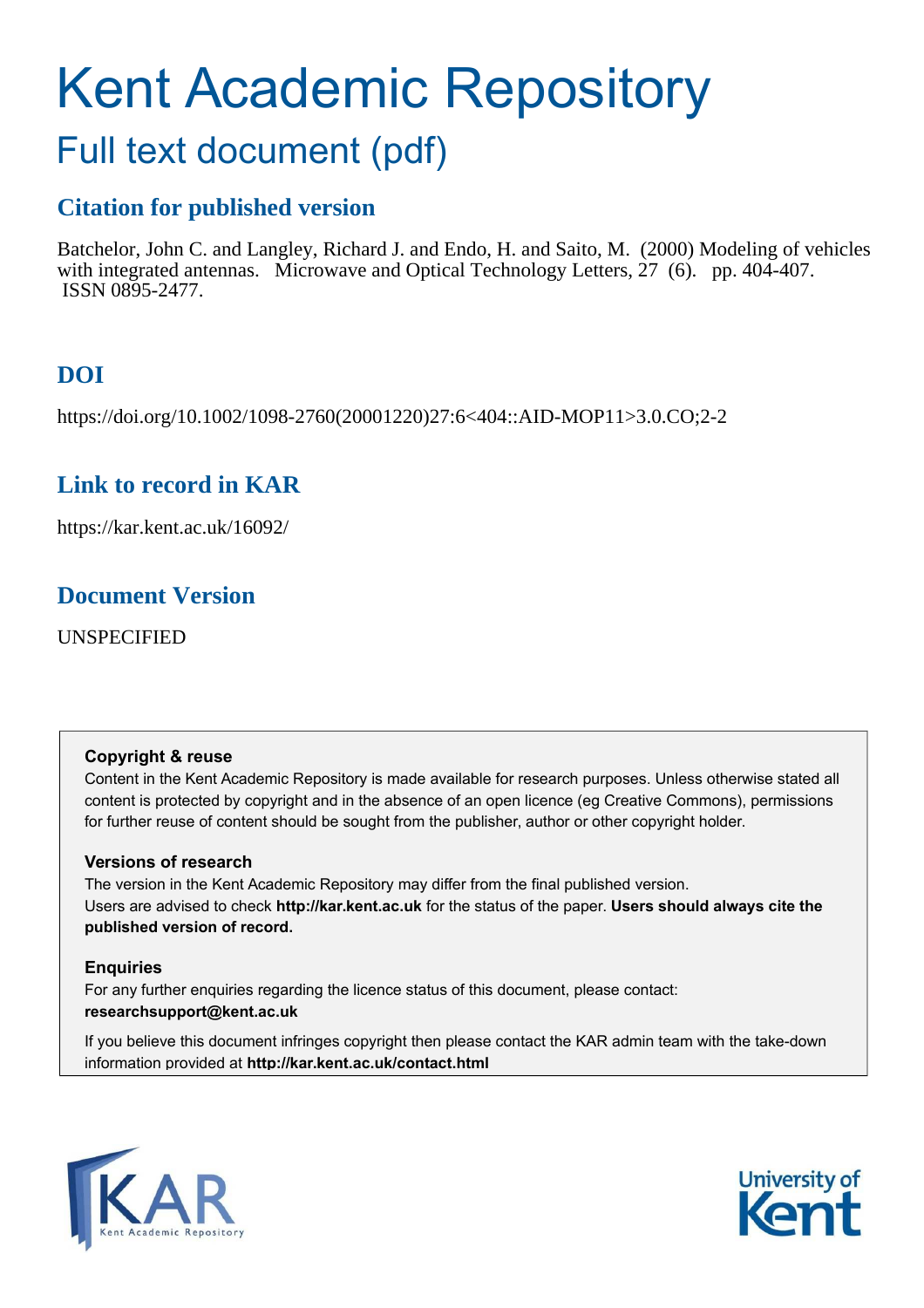# **Modelling of Vehicles with Integrated Antennas**

J.C. Batchelor<sup>1</sup>, R.J. Langley<sup>1</sup>, H. Endo<sup>2</sup> and M. Saito<sup>2</sup>

**This is the peer reviewed version of the following article (J.C. Batchelor, R.J. Langley, H. Endo and M. Saito, MODELLING OF VEHICLES WITH INTEGRATED ANTENNAS, Wiley, Microwave and Optical Technology Letters, 27, (6), December 2010, pp. 404-407), which has been published in final form at (http://onlinelibrary.wiley.com/doi/10.1002/1098-2760(20001220)27:6%3C404::AID-MOP11%3E3.0.CO;2-2/abstract). This article may be used for non-commercial purposes in accordance with Wiley Terms and Conditions for self-archiving**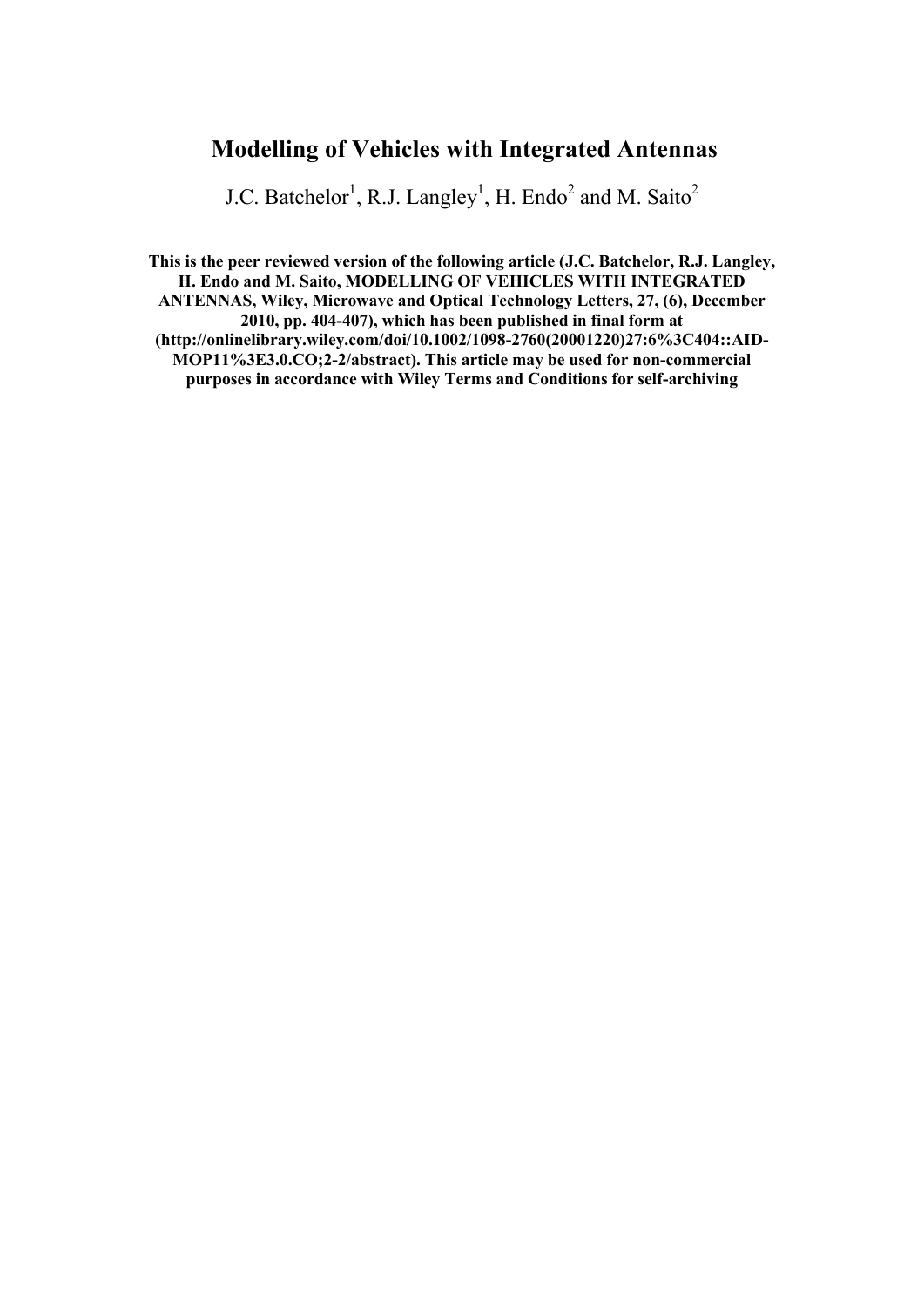### **Modelling of Vehicles with Integrated Antennas**

J.C. Batchelor<sup>1</sup>, R.J. Langley<sup>1</sup>, H. Endo<sup>2</sup> and M. Saito<sup>2</sup>

<sup>1</sup>Electronics Laboratory, The University of Kent, Canterbury, Kent, CT2 7NT.

<sup>2</sup>Harada European Technology Centre, Research and Development Building, University of Kent, Canterbury, Kent, CT2 7PD.

#### **Corresponding Author:**

[j.c.batchelor@ukc.ac.uk](mailto:j.c.batchelor@ukc.ac.uk)  $Fax + 44 1227 456084$ 

**Abstract***:* Modelled results are presented for an on-glass car antenna designed primarily for reception at VHF. A discussion is given as to the electromagnetic significance of various parts of the car structure with respect to received pattern shape and computational efficiency. The simulated results are verified by comparison with measurement.

**Key words:** *numerical modelling, on-glass antennas, printed antennas, vehicular FM antennas, NEC-2* 

#### **1. Introduction**

Recent developments in automobile design no longer favour the traditional fender mounted whip type antenna. The reasons being firstly aesthetic, and secondly, the rapidly escalating number and type of mobile communication facilities available. The corresponding broad spectrum and range of radiation patterns necessary to encompass these new services require more than one antenna for adequate transmission. It is therefore desirable to integrate a suite of conformal antennas invisibly on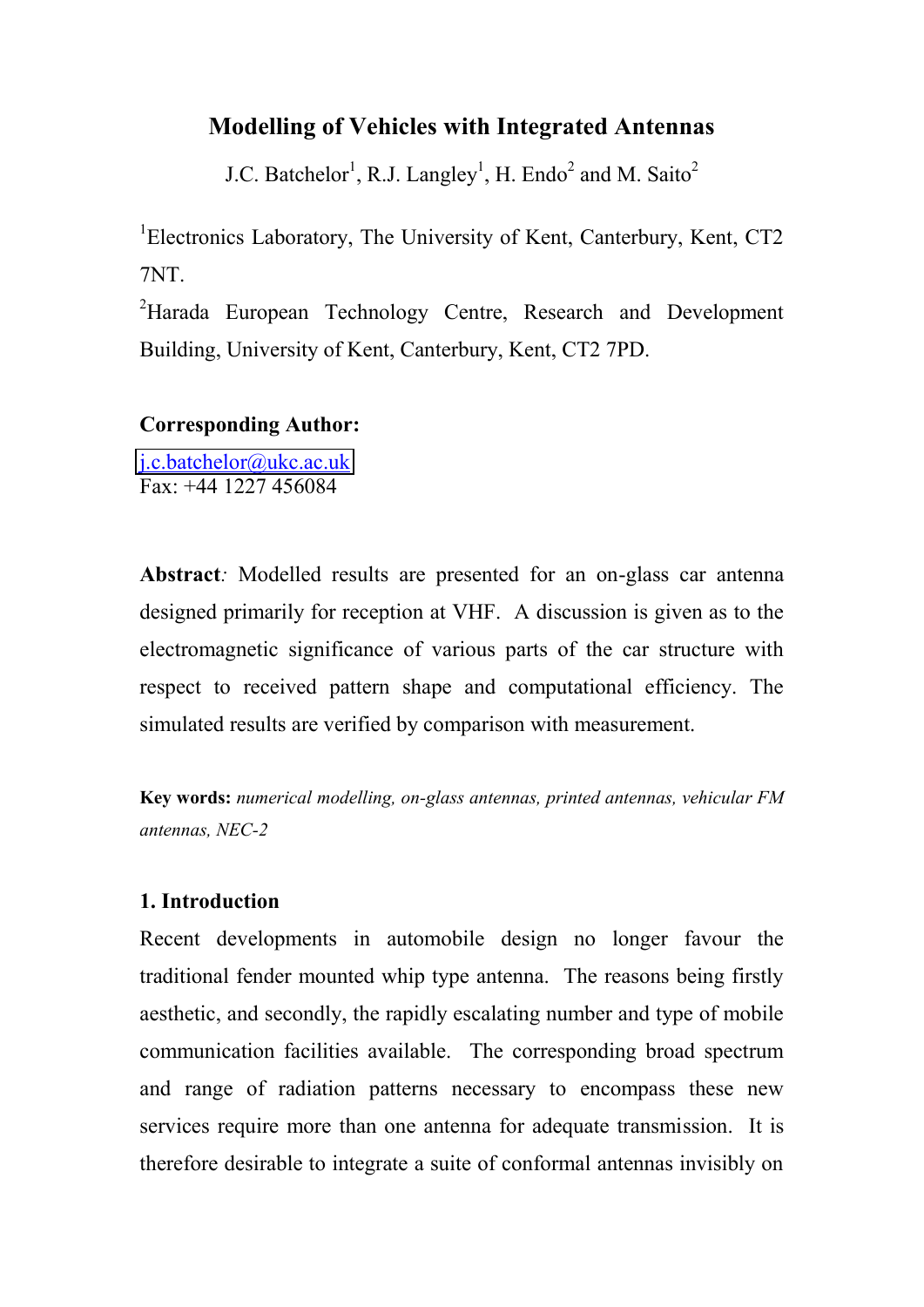the vehicle. Many recent studies of antenna behaviour on automobiles have involved mobile systems at UHF and beyond. However, modelling at VHF is also an important consideration as the car body is resonant at these frequencies. Also the continued use of analogue transmission requires optimal antenna performance in order to maximise the quality of the received signal. In this work the conducting car body is modelled using version 2 of the NEC code which allows wire mesh models to be implemented. This paper will briefly discuss some of the important issues involved in modelling printed antennas mounted on car rear windscreens. The wire grid nature of NEC means that feed points are not well represented and so input impedances are not accurately simulated, therefore emphasis will be placed on radiation pattern modelling. Finally some modelled results will be compared with measurements taken at the Harada Industries test facility in Japan.

#### **2. Structure modelling**

It is generally accepted when creating representations of objects for electromagnetic simulation that not all structural details will affect electromagnetic field distributions equally. Reducing model complexity is a valuable process as the associated modelling time can be diminished considerably. While it is possible to produce elaborate and exact dimensional representations of car bodies [1], the object of this work is to investigate how the structure may be simplified for faster modelling throughput. A wire mesh model of the Nissan Gloria car is shown in Fig.1. Version 2 of the NEC code is a moment method wire segment simulator that does not model dielectric materials and it was not possible therefore to include the glass windscreens. This omission has been justified in previous work as the electrical thickness of the glass at FM frequencies (92 MHz centre) is very small and its effect is not expected to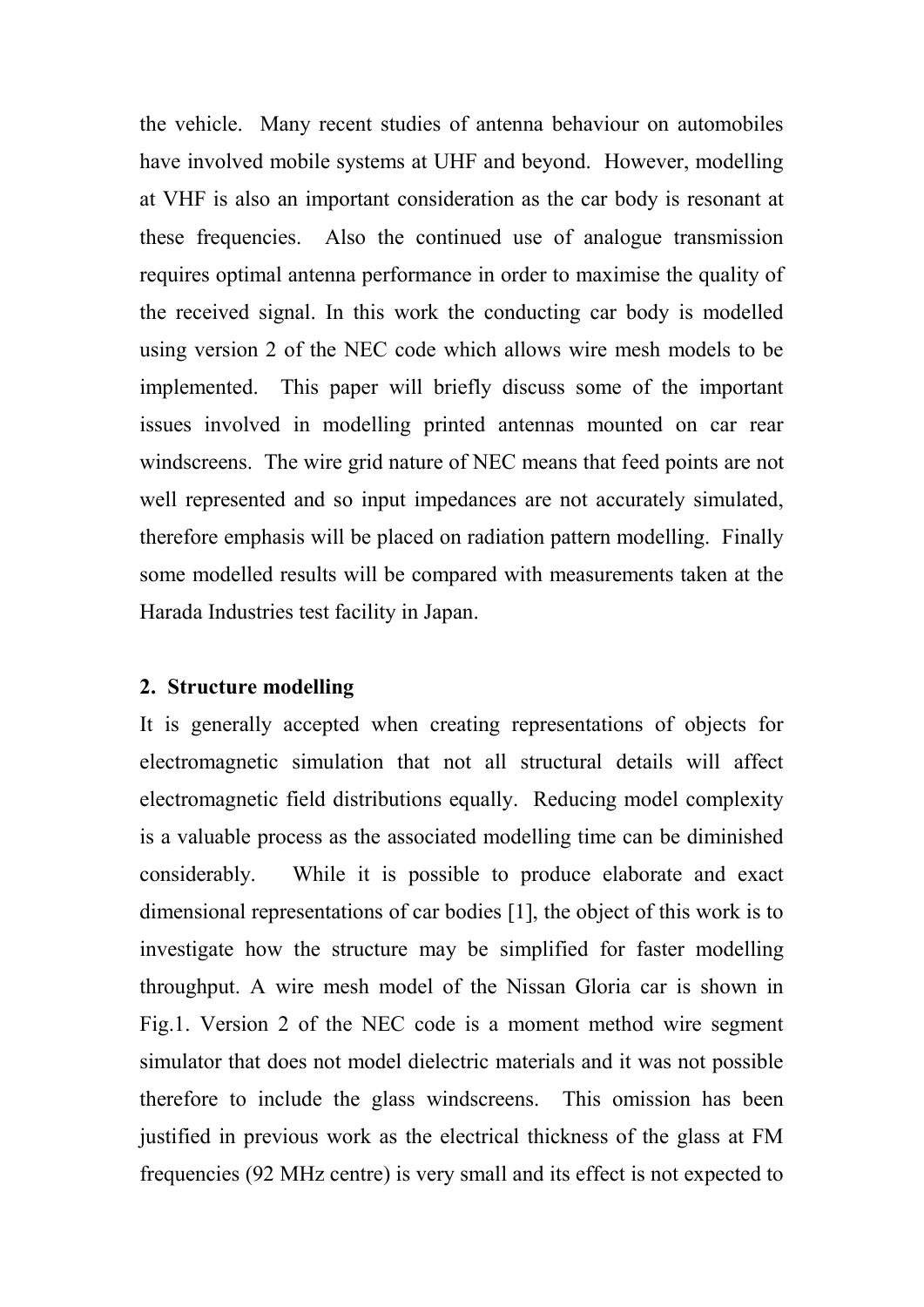be significant [2]. A finite electrical parameter ground beneath the car was included though the absolute values of permittivity,  $\varepsilon_r$ , and conductivity,  $\sigma$ , were not critical. Values of  $\varepsilon_r = 5$  and  $\sigma = 0.001$  Sm<sup>-1</sup> corresponding to urban areas were generally used. It was also found that the image modified Fresnel Reflection Coefficient ground gave results comparable to those of the more complex Sommerfeld-Norton model which is usually deemed necessary where structures are located within about  $0.1\lambda$  of the ground. The use of the simpler Fresnel Reflection Coefficient ground offered a considerable saving in simulation time.

#### **3. Car wire mesh**

The car body was initially represented as a rectangular box with the door supports (B-pillars) mounted vertically midway along the cabin. Most automobiles are around 1.5m wide which gives a half wavelength resonance at 98MHz. It is important, therefore, that the width to length aspect ratio of the car body is correct as it essentially acts as a leaky cavity with a fundamental resonance within the FM band. The effect of altering car length, keeping width constant, is shown in Fig.2. When the total length was 4.4m (2.6 times the width) 10dB nulls at  $\pm 150^\circ$  and deeper than 20dB nulls at  $\pm 60^\circ$  in the V-polarisation are observed. The rear nulls are filled in as the car is reduced in the x-dimension and the Vpolarised gain becomes less directional. The nulls at  $\pm 60^\circ$  are filled by up to 11dB as the car length is reduced by 20%. The antenna is mounted on the rear windscreen, and the dependence of the rear V-polarised gain on the cabin length illustrates how strongly coupled the antenna performance is to the car body. Cancellation due to the halfwave cavity effect causes characteristic nulls in the vertical polarised fields at boresight directions to the car body. As vehicle mounted antennas often suffer nulls at angles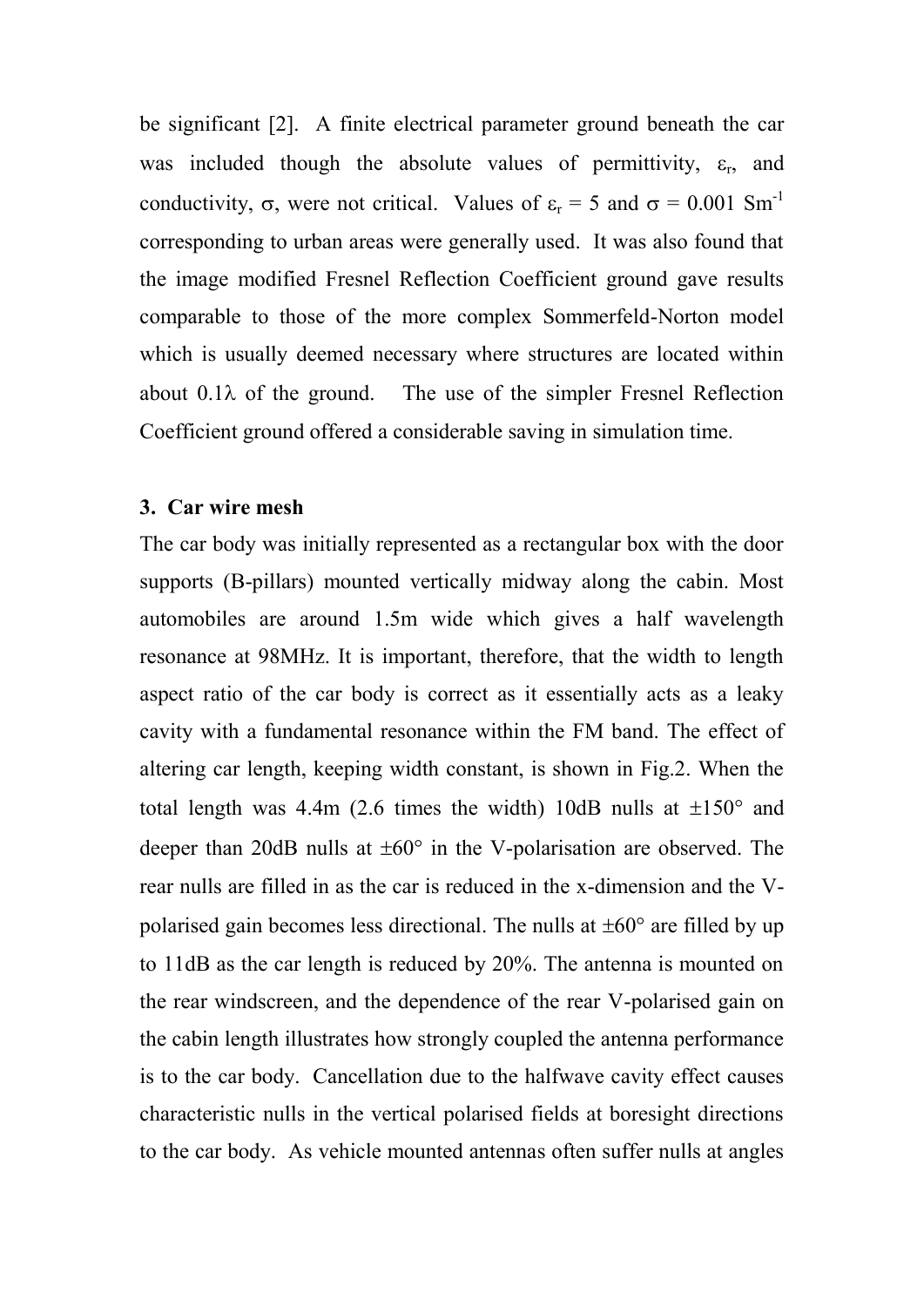close to  $\pm 60^{\circ}$ , it is a useful insight to know that they are influenced by the length of the vehicle. The H-polarised gain is affected much less by car length, the most notable change being a broadening in the forward null as length is decreased.

As the antennas considered in this work are for use in terrestrial broadcast systems, only radiation patterns at low elevation angles were considered, and pattern correlation to measurement was found to be relatively insensitive to exact roof height when compared to width/length ratio. All patterns were simulated at an elevation of  $2^{\circ}$  to correspond with the receiver height of the test range.

The next most significant part of the car structure was the front supports or A-pillars. The fields scattered by these front wires interact with the door supports (B-pillars). It was observed that, although the roof supports could be modelled with single wires, their positions were important to within about 3% of a wavelength and the slope of the Apillars had to be correct to ensure correct coupling between the vertical and horizontal polarized fields. If the A-pillar elevation is too low then nulls of more than 5 dB arise in the H-polarised patterns at  $\phi = \pm 80^{\circ}$ which correspond to an increase in the V-polarised fields at the same angles.

Wires are modelled within NEC using a small radius kernel, though it is possible to represent wires with significant surface areas by using the extended radius feature. Increasing the radii of the A and B-pillars to give surface areas approximately equal to their physical areas made a significant improvement to the correlation between measured and predicted patterns. Roof supports with insufficient surface area cause the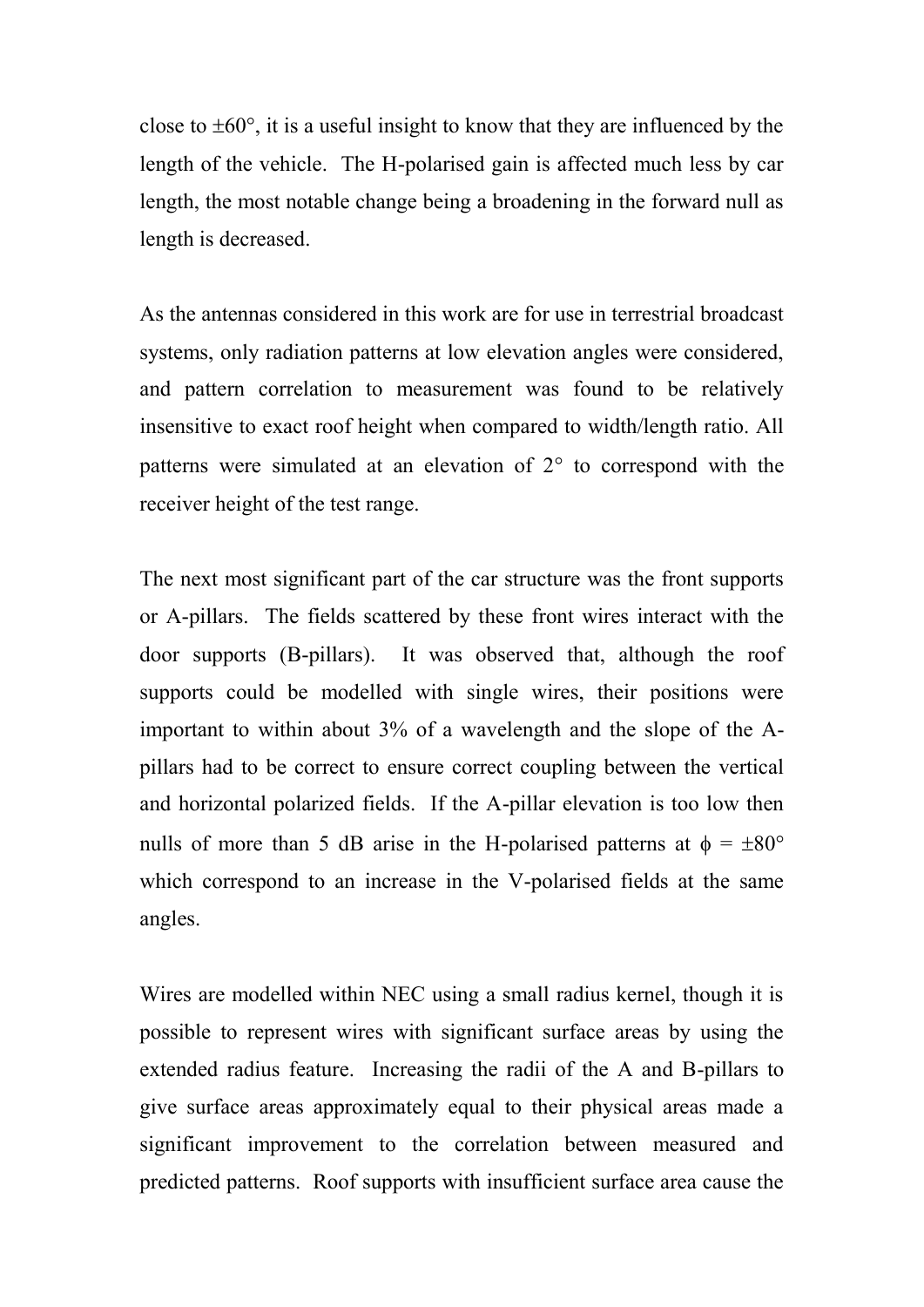V-polarised patterns to be low in gain by 3 dB in the rear direction, while the H-polarised gain suffers nulls at  $\phi = \pm 65^{\circ}$  which are 3.5 dB below the correct level.

#### **4. Rear screen slope**

The ratio of horizontal to vertical polarisation reception of the on-glass antenna is affected by the elevation of the screen on which the antenna is printed. The effect of changing screen slope is illustrated in Fig.3. The Hpolarisation is influenced by the rear screen elevation most strongly, the rear H-polarised gain increasing with decreasing forward gain as the screen slope is reduced. If the screen elevation is increased, the rear null deepens and becomes more central as slope of  $45^{\circ}$  is reached. Steepening the screen slope also increases the side radiation slightly for both polarisations. As modern automobiles can have screen elevations considerably less than  $45^{\circ}$ , sometimes as low as  $30^{\circ}$ , a deleterious effect on the omni-directionality of an integrated antenna results.

#### **5. C-pillars**

The proximity of the rear roof supports or C-pillars to the on-glass antenna produces a significant influence on the radiation patterns. The width of the C-pillars affects both the Vertical and H-polarisation. Figure 4 shows how a narrower C-pillar results in a deeper H-polarised null at the rear, while the front Horizontal polarisation is also reduced slightly and nulls at  $\pm 70^{\circ}$  deepen by several decibels. The main effect on the Vertical polarisation when the C-pillar is narrowed from 0.5 to 0.3m is to increase the side gain by about 3dB. The actual C-pillar of the Nissan Gloria tapers towards the top. In the NEC-2 model however, serious numerical errors result when adjacent wire volumes overlap. This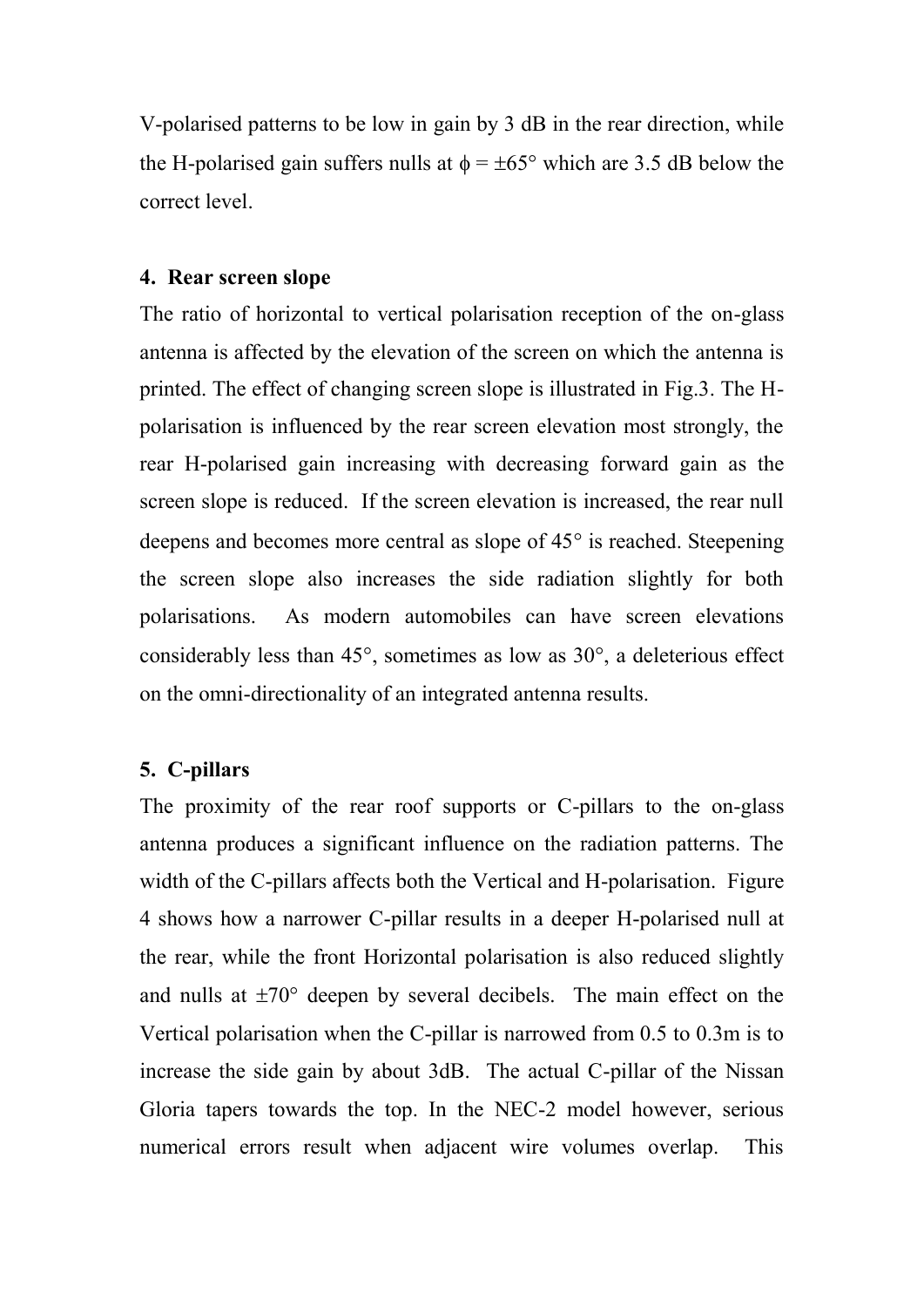inaccuracy was avoided by modelling the C-pillars with parallel wires of axis separation set according to circumferential area. No significant loss in accuracy was observed.

#### **6. Roof**

A final important parameter of the wire model with a strong influence on correlation between simulation and measurement was the number of segments in the roof of the car. This proved to be more important than the number of segments in any other part of the model, including the boot and the rear roof supports (C-pillars) which are located immediately to the sides of the on-glass antenna. With segments  $0.04\lambda$  in length across the roof, the V and H-polarised patterns were both of the correct shape but were 3 dB below the correct levels. When the number of wires along the roof was increased by 20%, which entailed reducing the segment length across the roof to around  $0.03\lambda$ , the simulated gain improved significantly. The segment length along the roof was also of the order of  $0.03\lambda$ 

#### *7.* **Measurement correlation**

With the above considerations taken into account it was possible to model vertical gain to within about 1 dB of measurement. It was more difficult to model the horizontal gain accurately, especially as the measurement contained an unexpectedly high level of asymmetry, though it was possible to predict the gain to within about 3 dB of its measured value around the azimuth. Although the simulated car structure was greatly simplified in many respects, the modelled radiation patterns were found to agree well with measurement.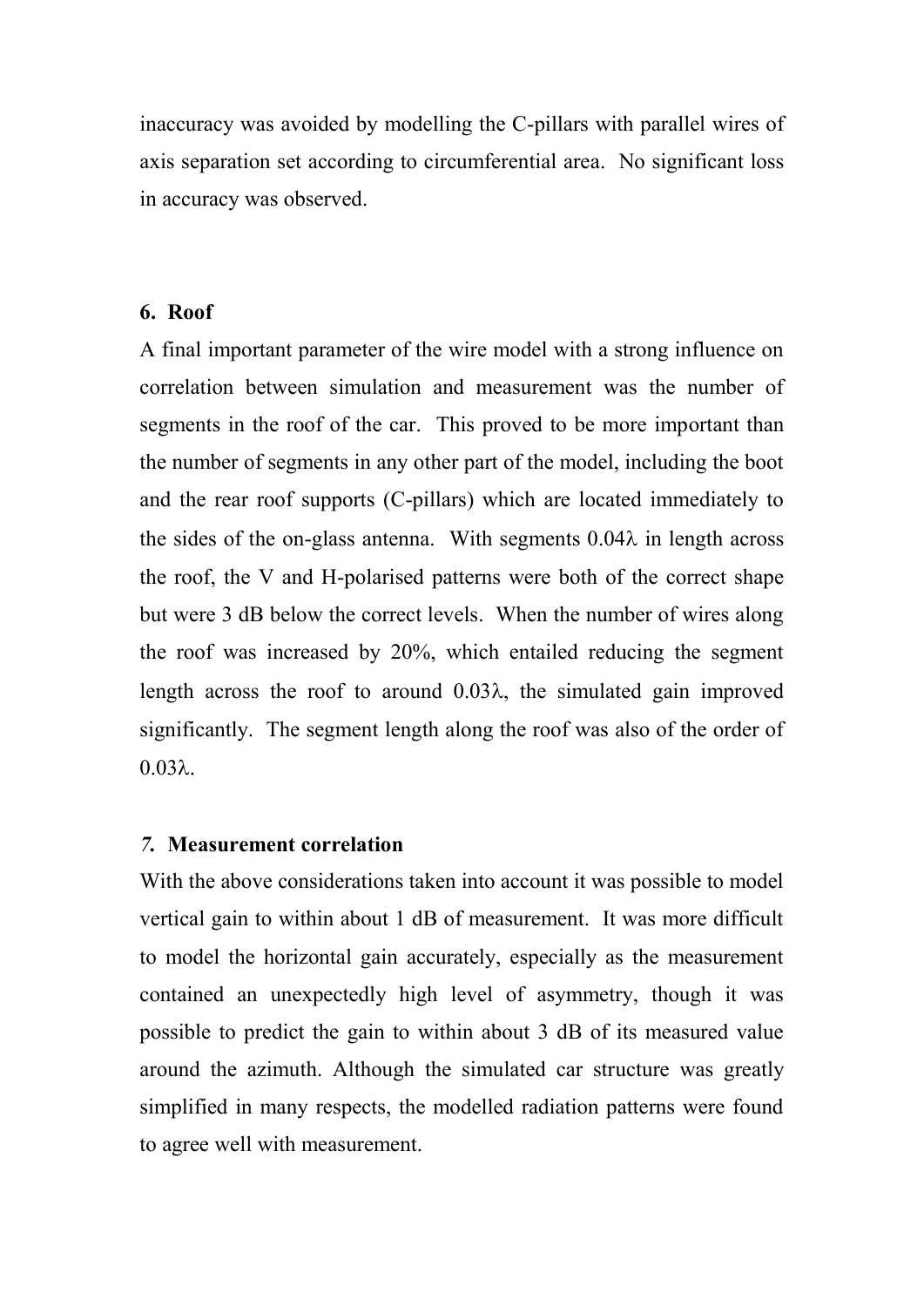#### **8. Conclusion**

The investigation briefly described in this paper has outlined the electromagnetically important structures of a car body housing an onglass rear screen antenna. It has been indicated that the length to width aspect ratio of the body is important together with the positions of the roof supports and the slope of both the front and rear windscreens. In addition to position, the diameter of the roof supports was found to be particularly important. The width of the rear roof supports was particularly important. Overall gain levels can be matched to those of measurement by ensuring that sufficient segments are provided to grid the roof. Finally, the results are found to be generally quite insensitive to finite electrical ground parameters. It has been demonstrated that elaborate representation of vehicle bodies is not required to produce simulated radiation patterns of good accuracy. For cases where input impedance is simulated it would be necessary to model the area local to the feed in detail and also the glass dielectric effect would have to be included in the model.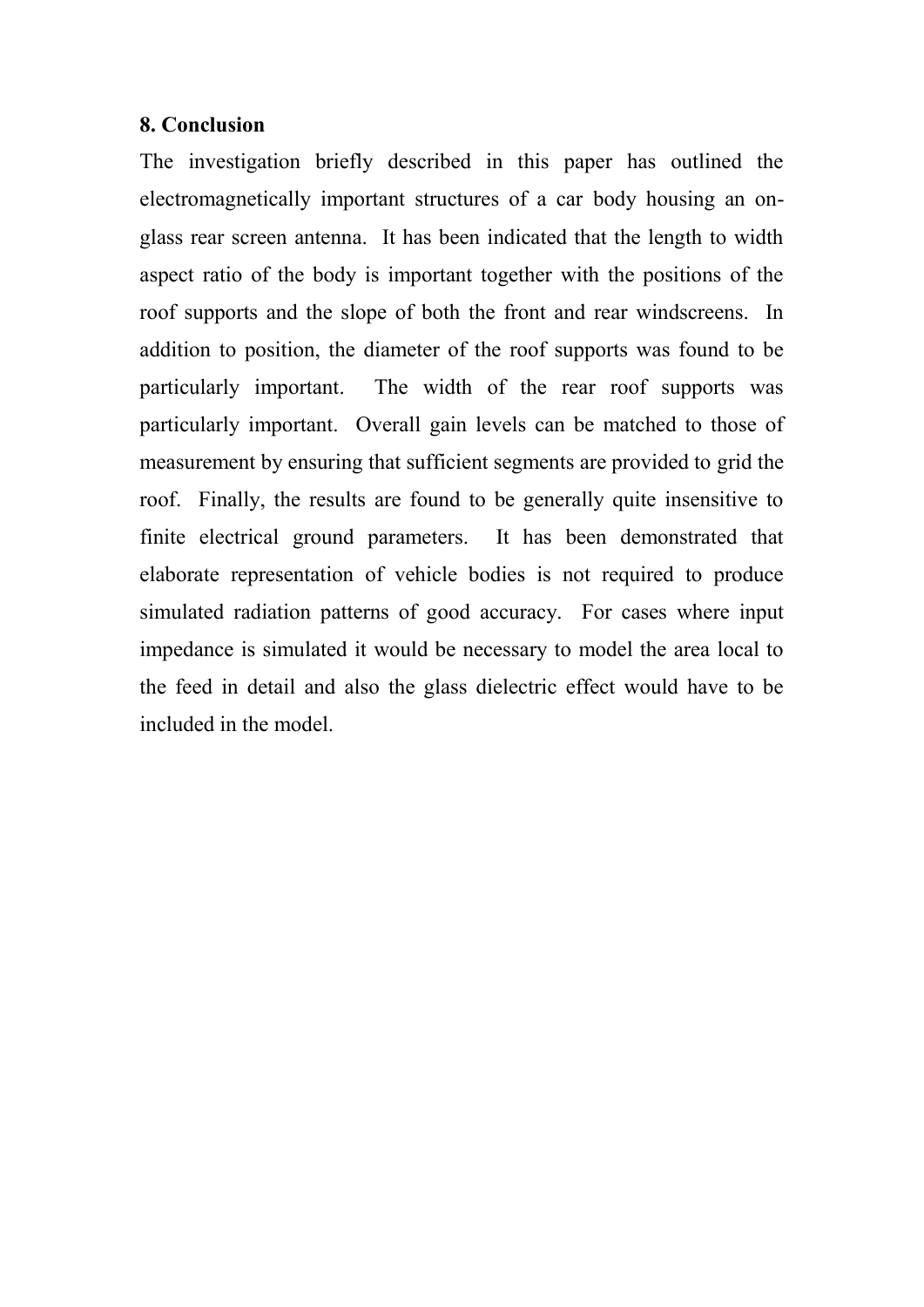#### **References**

- 1 J. Shim, S.-S. Lee, J.-H. Lee, J.-G. Kang, J.-C. Koo and H.-T. Kim, Selection of the optimum feeding point of heater-grid antennas using NEC-2 moment method code, Microwave and Opt. Tech. Letts., Vol.22, (1999), 310-314.
- 2 R. Abou-Jaoude, and E.K.Walton, Numerical Modeling of On-Glass Conformal Automobile Antennas, IEEE Trans. Antennas Propagat. Vol.AP-46 (1998), 845-852.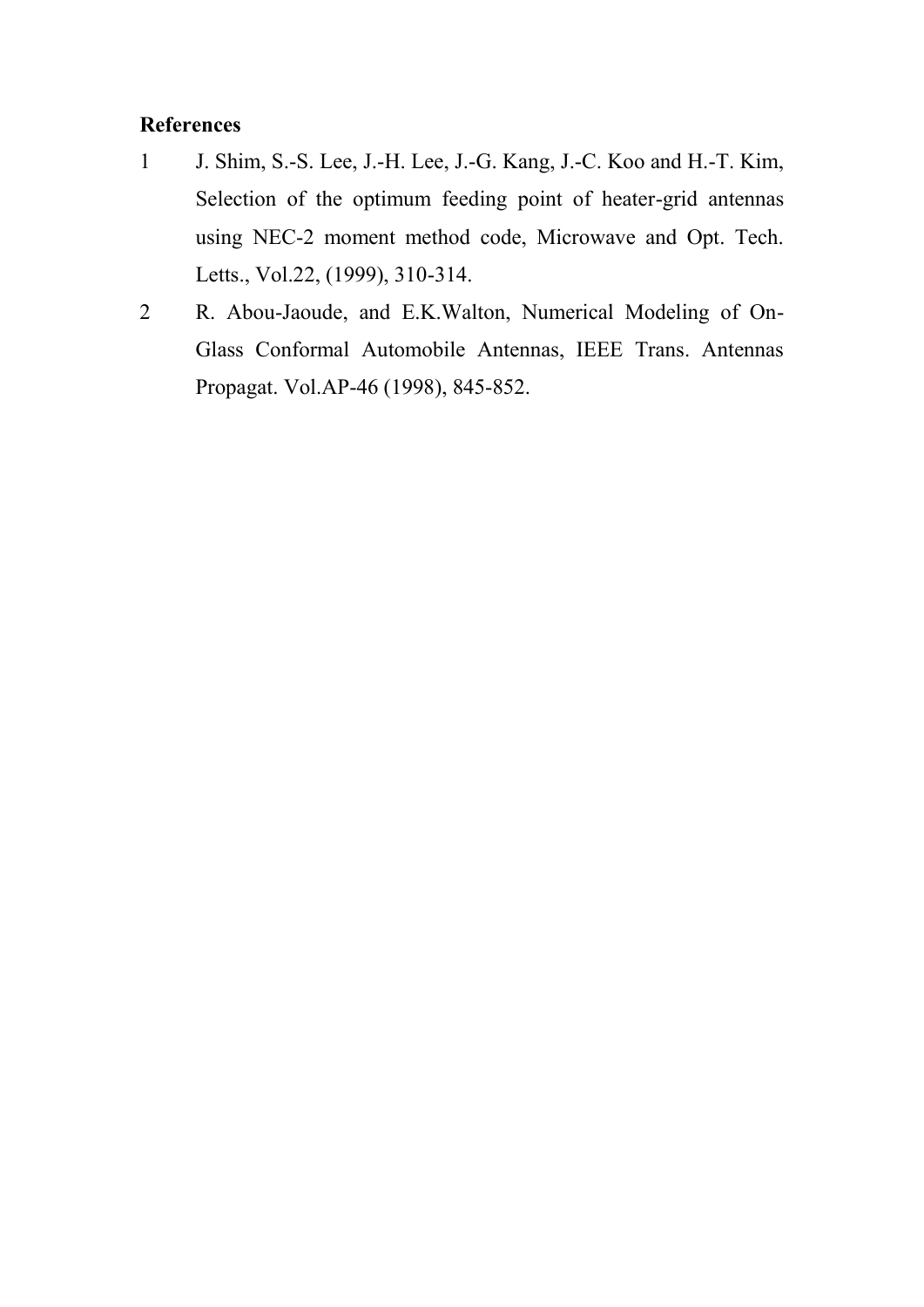Figure Captions:

Figure 1.

Wire grid model of Nissan Gloria Car body.

(a) Side Elevation. (b) Top plan view (base wires not shown for clarity).

Figure 2:

Radiation patterns resulting from varied vehicle length. Cabin width = 1.7m.

(a) Vertical polarisation (b) Horizontal polarisation

 $\frac{\text{length} = 4.4 \text{m}}{2}$  $- - - -$  length = 4.0m  $\cdots$   $\cdots$   $\cdots$  length = 3.6m

Figure 3.

Radiation patterns resulting from varied rear screen slope.

 $\theta = 40^{\circ}$ : Vertical polarisation  $\blacksquare$   $\blacksquare$   $\blacksquare$   $\blacksquare$   $\blacksquare$   $\uparrow$   $\uparrow$   $\uparrow$   $\uparrow$   $\uparrow$   $\uparrow$   $\uparrow$   $\uparrow$   $\uparrow$   $\uparrow$   $\uparrow$   $\uparrow$   $\uparrow$   $\uparrow$   $\uparrow$   $\uparrow$   $\uparrow$   $\uparrow$   $\uparrow$   $\uparrow$   $\uparrow$   $\uparrow$   $\uparrow$   $\uparrow$   $\uparrow$   $\uparrow$   $\uparrow$   $\uparrow$   $\uparrow$   $\uparrow$   $\uparrow$   $\theta = 46^\circ$ ; Vertical polarisation  $\overline{\phantom{a}}$  =  $\overline{\phantom{a}}$  = 46°; Horizontal polarisation

Figure 4.

Radiation patterns resulting from varied C-pillar width.

(a) Vertical polarisation (b) Horizontal polarisation

— measurement  $\blacksquare$   $\blacksquare$   $\blacksquare$   $\blacksquare$   $\blacksquare$   $\blacksquare$   $\blacksquare$   $\blacksquare$   $\blacksquare$   $\blacksquare$   $\blacksquare$   $\blacksquare$   $\blacksquare$   $\blacksquare$   $\blacksquare$   $\blacksquare$   $\blacksquare$   $\blacksquare$   $\blacksquare$   $\blacksquare$   $\blacksquare$   $\blacksquare$   $\blacksquare$   $\blacksquare$   $\blacksquare$   $\blacksquare$   $\blacksquare$   $\blacksquare$   $\blacksquare$   $\blacksquare$   $\blacksquare$   $\blacks$  $\blacksquare$   $\blacksquare$   $\blacksquare$   $\blacksquare$   $\blacksquare$   $\blacksquare$   $\blacksquare$   $\blacksquare$   $\blacksquare$   $\blacksquare$   $\blacksquare$   $\blacksquare$   $\blacksquare$   $\blacksquare$   $\blacksquare$   $\blacksquare$   $\blacksquare$   $\blacksquare$   $\blacksquare$   $\blacksquare$   $\blacksquare$   $\blacksquare$   $\blacksquare$   $\blacksquare$   $\blacksquare$   $\blacksquare$   $\blacksquare$   $\blacksquare$   $\blacksquare$   $\blacksquare$   $\blacksquare$   $\blacks$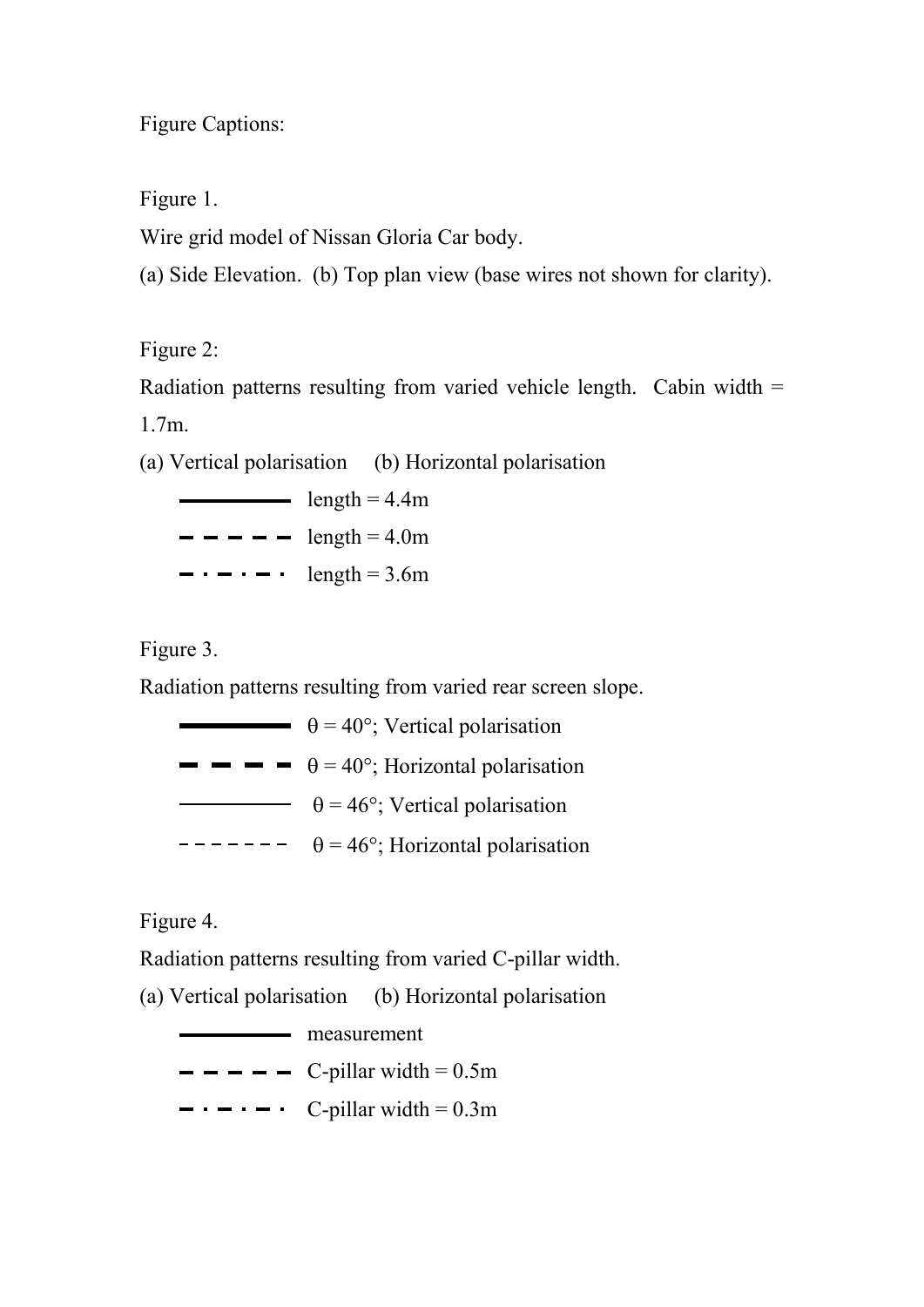Figure 1a



x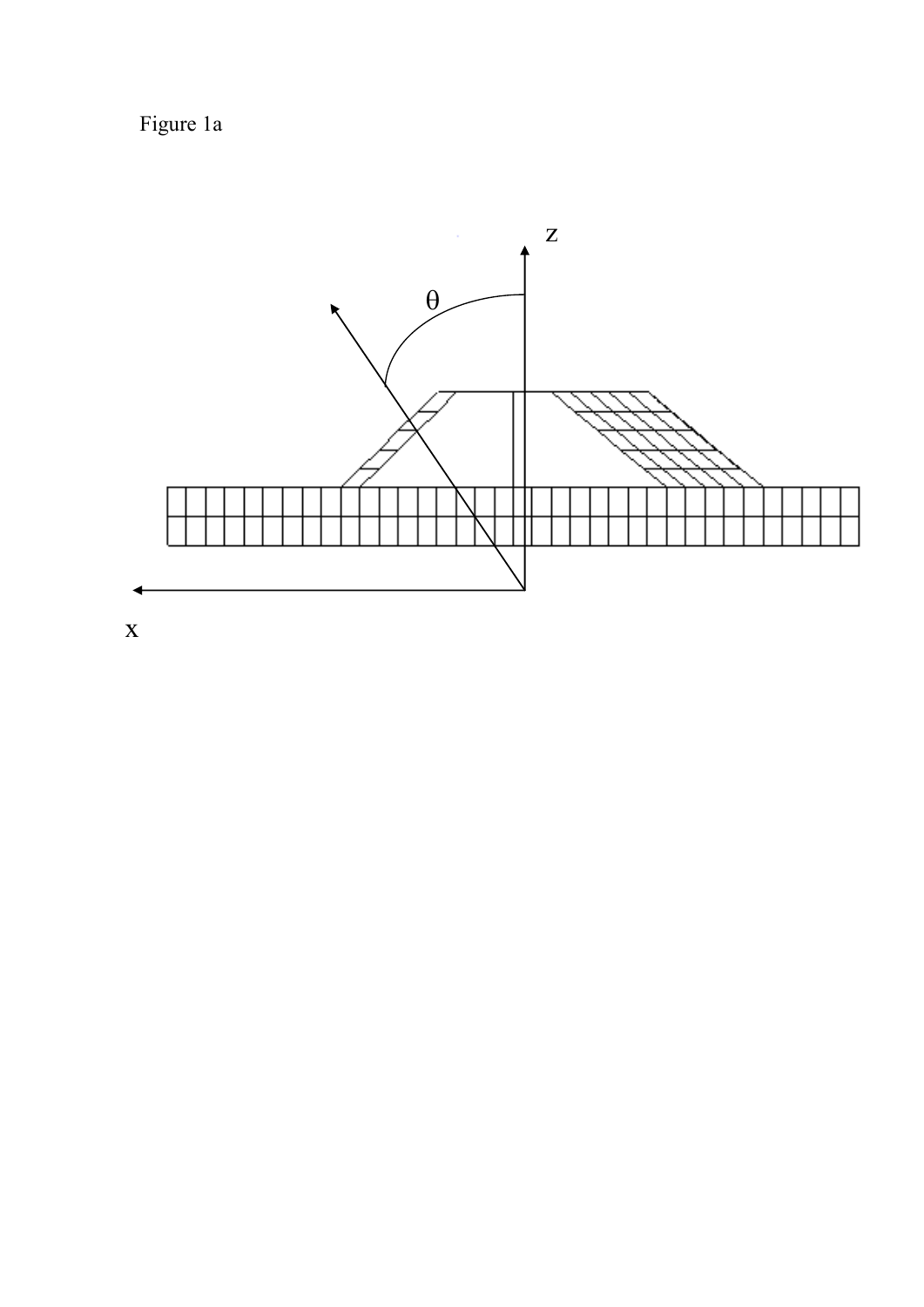Figure 1b

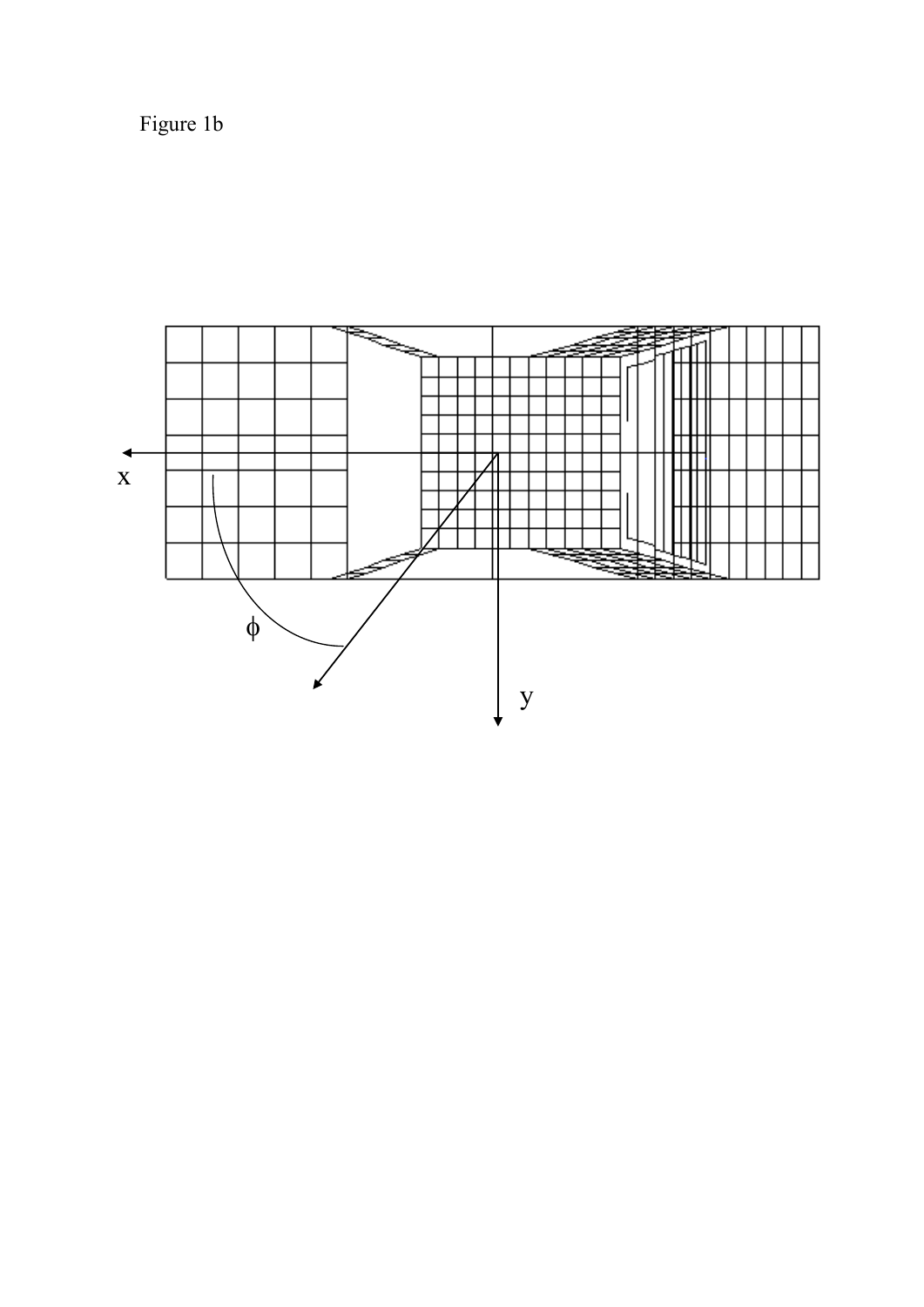Figure 2a

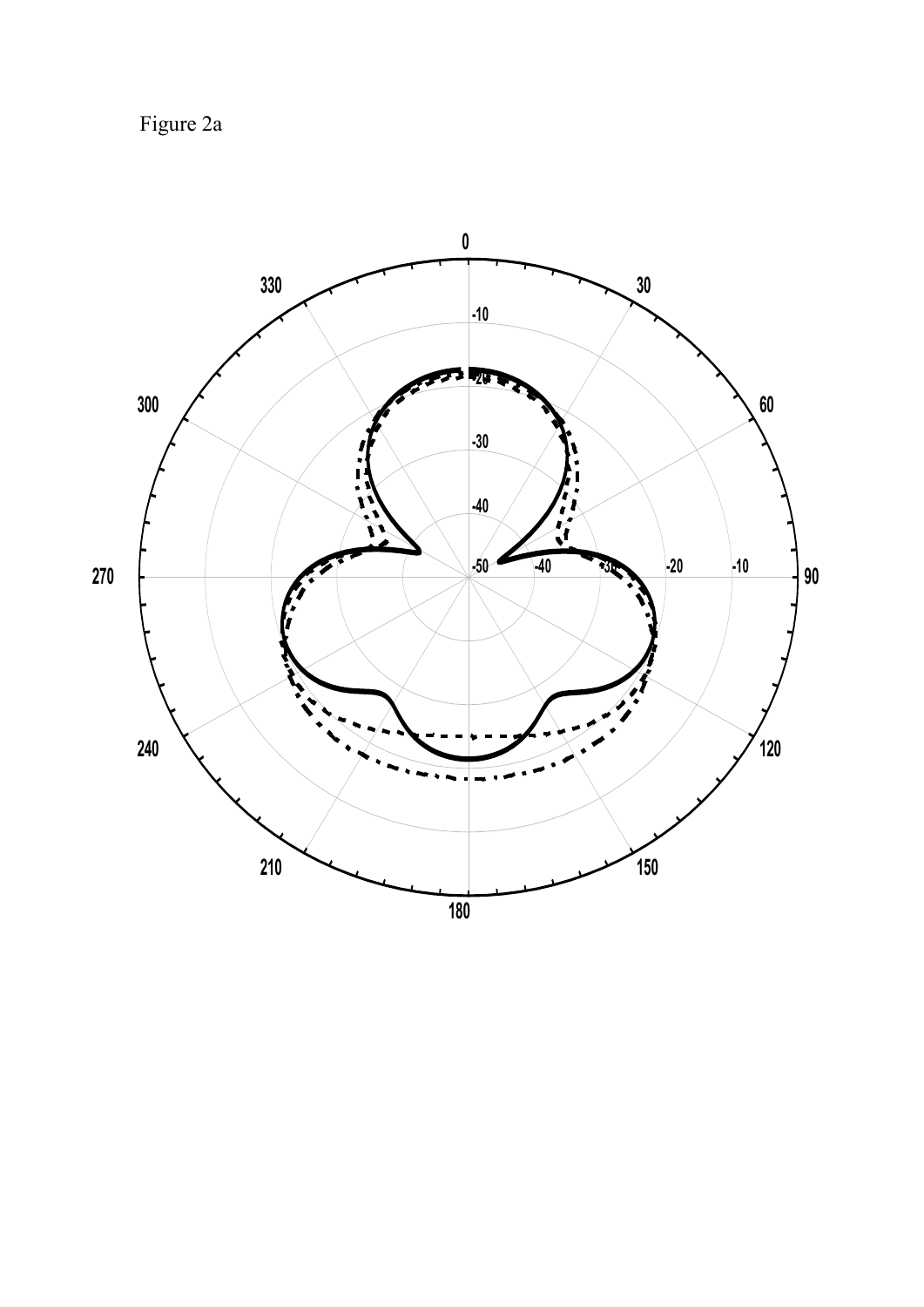Figure 2b

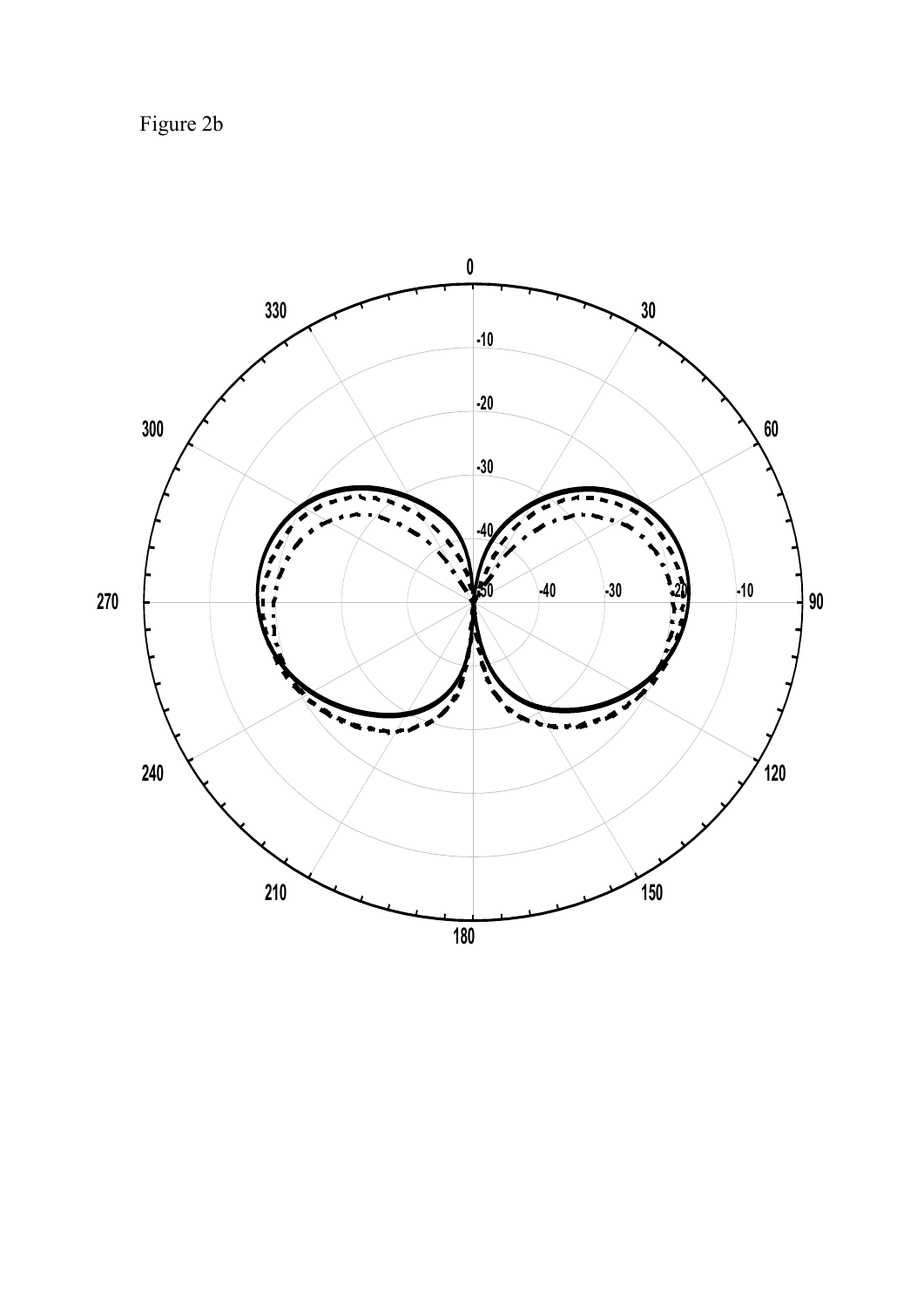Figure 3.

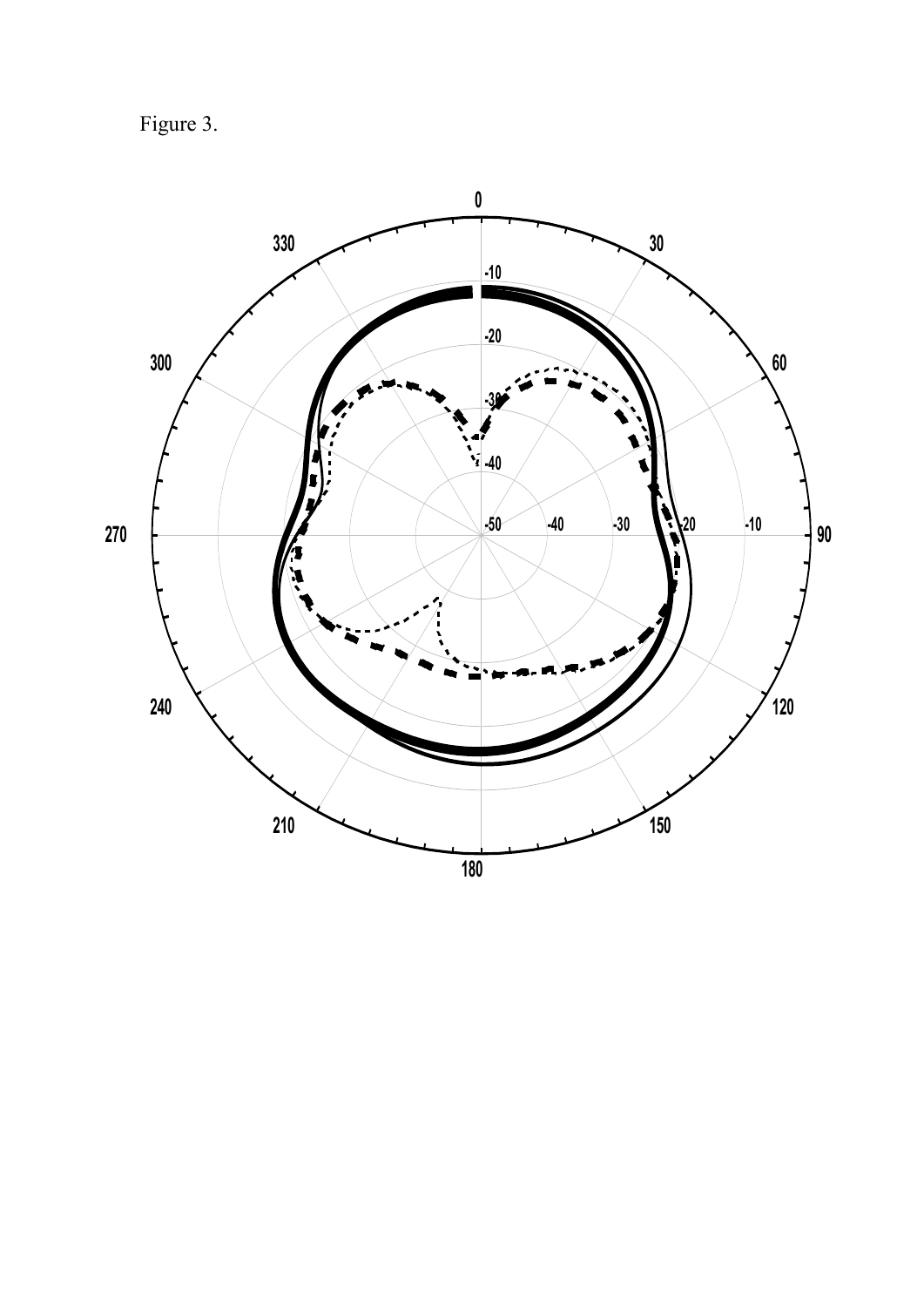# Figure 4a.